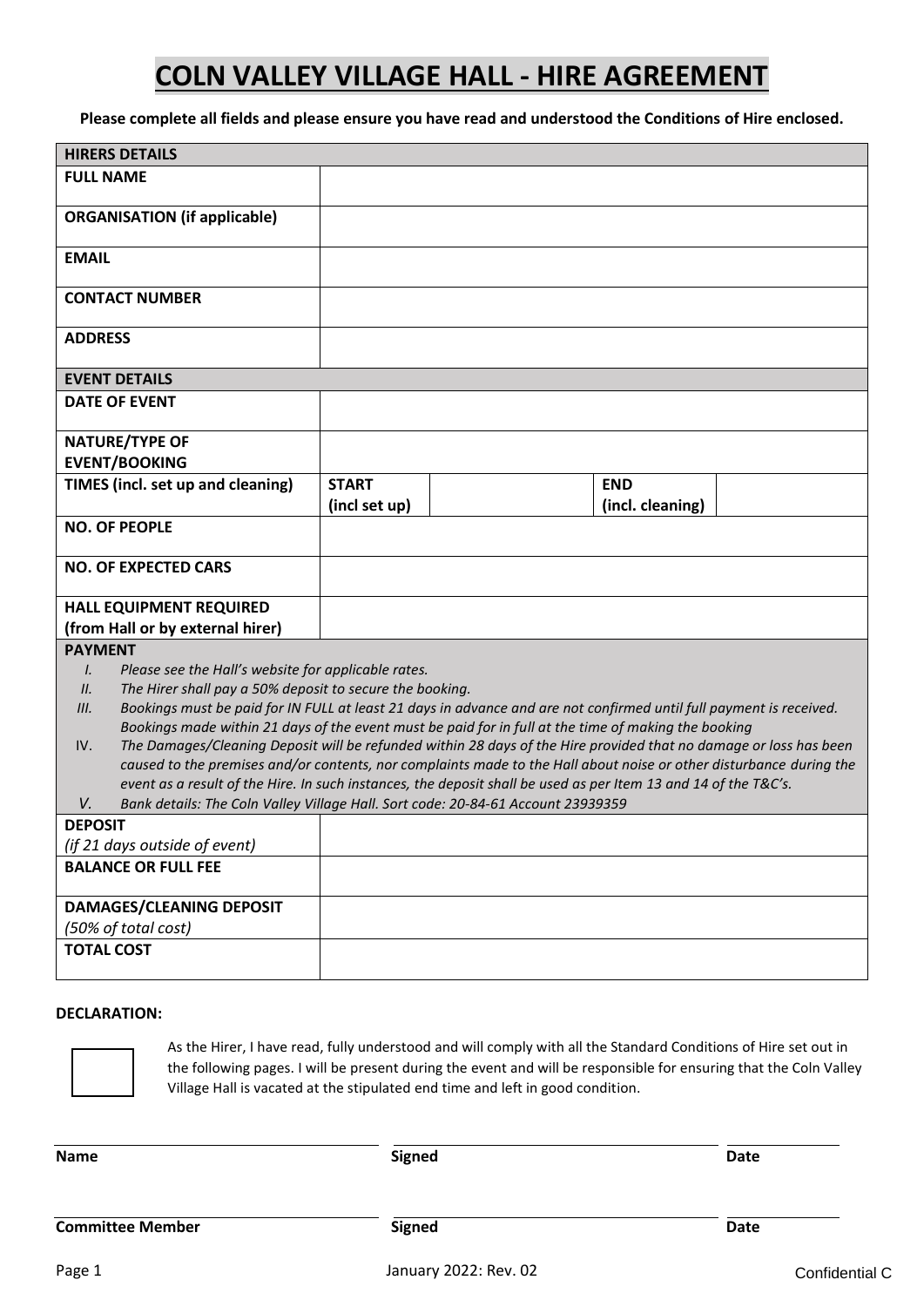# **These standard conditions apply to all hiring of the Hall. If the Hirer is in any doubt as to the meaning of the following, the member of the Management Committee should immediately be consulted.**

### **1. General**

- a) The Hirer, who must be over 21 years of age, hereby accepts responsibility for being in charge of the event and on the premises at all times when the public are present and for ensuring that all conditions, under this Agreement, relating to management and supervision of the premises are met.
- b) The Hirer shall not sub-hire the premises or allow the premises to be used for any purpose other than that stated on the Hire Agreement, and particularly shall not contravene the law relating to gaming, betting and lotteries. They will not bring on to the premises anything that may damage or endanger the premises or render invalid any relevant insurance.
- c) The Hirer shall, during the period of the hiring, be responsible for:
	- Supervision of the premises, the fabric and their contents, their care, safety from damage however slight or change of any sort
	- Proper supervision of Fire, Health and Safety Regulations as stipulated in section 4 onwards
	- The behaviour of all persons using the premises incl. excess noise and anti-social behaviour
	- Proper supervision of car parking and traffic arrangements so as to avoid obstruction of the village and surrounding areas. No overnight parking is permitted.
	- Ensuring that the number of people attending the event is within the confirmed numbers on the Hire Agreement
	- Ensuring that all attendees comply with the prohibition of smoking anywhere in the Hall and public places under the provision of the Health Act 2006. Any person who breaches this provision shall be asked to leave the premises.
	- Completing the Exit Checklist on the last page to ensure the Hall is returned in perfect working order
- d) The Management Committee reserves the right to reclaim from the Hirer any costs incurred in connection with damage or misuse etc. in excess of the deposit. The Hirer shall make good or pay for all damage (including accidental damage) to the premises or to the fixtures, fittings or contents and for loss of contents.

# **2. Alcohol**

Where alcohol is to be served or sold, the Hirer shall act as the responsible person and ensure that the mandatory conditions applying to the serving or sale of alcohol are implemented. In summary these are:

- a) There shall be no irresponsible promotion of alcohol including games which require or encourage the consumption of alcohol.
- b) That free potable water is provided from the kitchen.
- c) That alcohol is not served to people under the age of 18.
- d) That people attending are aware of the measures applied to any drink for instance the size of glasses provided.
- e) That attendees are aware of the dangers of drink driving and the penalties which can be incurred under the Road Traffic Act 1988

#### **3. Licensable Activities**

- a) The Hall holds a Performing Rights Society Licence which permits the use of copyright music in any form, e.g. record, compact disc, digital storage, tapes, radio, television or by performers in person.
- b) In order to hold a licensable activity not covered by the Hall's Premises Licence a Temporary Event Notice (TEN) will need to be given BY THE HIRER to the licensing authority. The Hirer shall obtain the written consent of the Management Committee before giving the licensing authority a TEN.
- c) The Hirer is required to comply with the current revision of the Licensing Act 2003 Mandatory Conditions.
- d) The Hall has a Premises Licence for the activities listed below.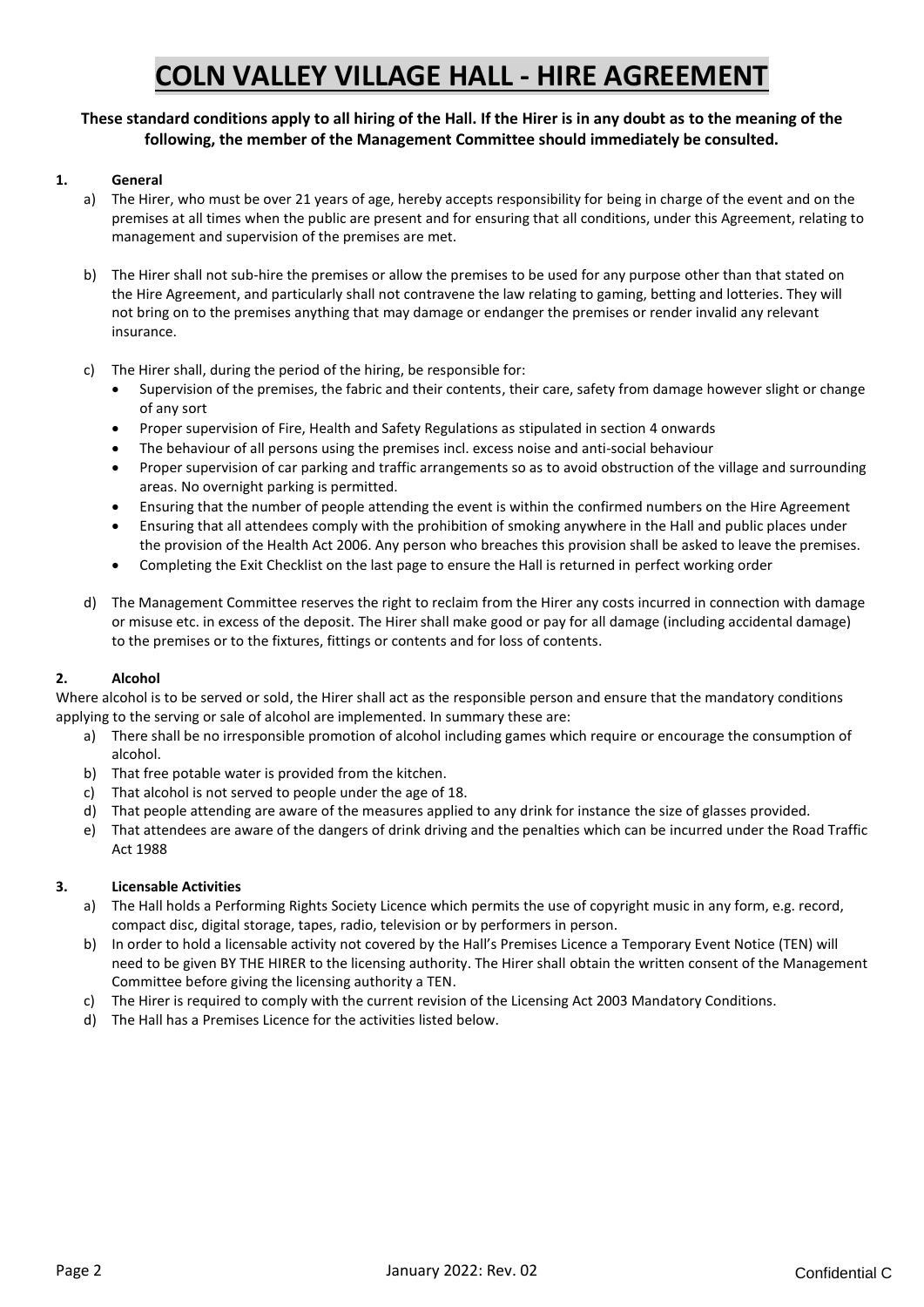| <b>Licensable Activities - INDOOR ONLY</b>        | Times for which the<br>activity is licensed | Indicate activities to take<br>place at your event |
|---------------------------------------------------|---------------------------------------------|----------------------------------------------------|
| Supply BY RETAIL of alcohol (ON<br>premises only) | $0800 - 2330$ every day                     |                                                    |
| Performances of dance                             | $0800 - 0000$ every day                     |                                                    |
| <b>Films</b>                                      | $0800 - 0000$ every day                     |                                                    |
| Similar live recorded music and dance             | $0800 - 2330$ every day                     |                                                    |
| Indoor sporting events                            | $0800 - 0000$ every day                     |                                                    |
| Live music                                        | $0800 - 2330$ every day                     |                                                    |
| <b>Recorded music</b>                             | $0800 - 2330$ every day                     |                                                    |
| Plays                                             | $0800 - 0000$ every day                     |                                                    |

### **4. Public Safety Compliance**

- a) The Hirer shall comply with all conditions and regulations made in respect of the premises by the Local Authority, the Licensing Authority, the Hall's Fire Risk Assessment or otherwise, particularly in connection with any event which constitutes regulated entertainment, at which alcohol is sold or provided or which is attended by children.
- b) The Hirer shall also comply with the hall's Health and Safety Policy. A printed copy can also be found in the red ringbinder on the shelf in the large storeroom.
- c) The Hirer acknowledges that they have received instruction in the following matters:
	- The action to be taken in event of fire. This includes calling the Fire Brigade and evacuating the Hall
		- The location and use of fire equipment
		- Escape routes and the need to keep them clear
		- Method of operation of escape door fastenings
		- Appreciation of the importance of any fire doors and of closing all fire doors at the time of a fire
- d) The Hirer shall also check and ensure the following items:
	- That all fire exits can be opened immediately in the case of fire.
	- That all escape routes are clear and fire doors are free of obstruction.
	- That the self-closing fire doors work and are not wedged open.
	- That fire call points are clear from obstruction
	- That the wall heaters are clear of combustible material and all areas are clear of rubbish.
	- That there are no obvious fire hazards on the premises.
	- That exit signs and working and illuminated
	- That fire extinguishers are in place, clearly visible and have their safety pins and tabs in place.

e) The Hirer will ensure that the following general safety measures are observed both before, during and after the event:

- No smoking in the Hall. Smoking is limited to the designated area by the external noticeboard by the gate.
	- No more than 4 people in the kitchen at any one time.
	- Do not go into the area of the site behind the building after dark.
	- No gas to be brought into the Hall or onto the veranda.
	- Deep fat frying is not allowed anywhere in the Hall.
	- No barbeques without Management Committee permission and then only in the designated area which is a concreted area behind the outside noticeboard.
	- No bonfires or fireworks on the site.
	- No naked flames in the Hall or on the veranda such as candles.
	- All material brought into the Hall or used on the veranda e.g. party decorations, must be certified as flame-proof.
	- No camping
	- Do not operate or touch any electrical equipment where there are signs of damage, exposure of components or water penetration etc.
	- Do not leave portable electrical appliances operating while unattended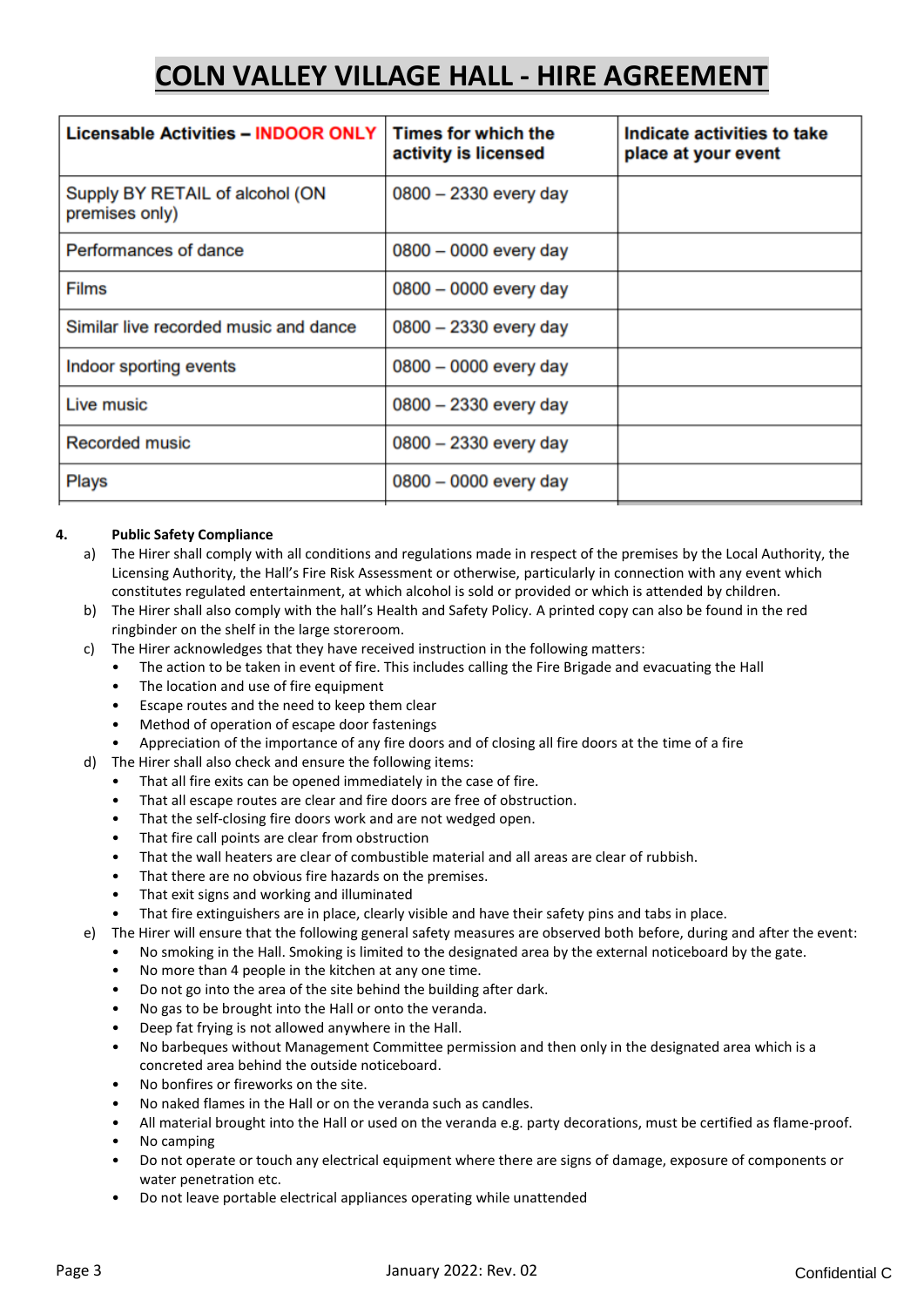- No portable cooking equipment is brought onto the site without Management Committee permission and that all electrical appliances brought by them to the premises and used there shall be Portable Appliance Tested, and used in a safe manner in accordance with the Electricity at Work Regulations 1989.
- No highly flammable substances including gas are to be brought into, or used in any part of the premises e.g. Portable Liquefied Propane Gas (LPG) heating appliances shall not be used.
- No internal decorations of a combustible nature (e.g. polystyrene, cotton, wool) shall be erected without the consent of the Management Committee.
- No decorations are to be put near light fittings or heaters.
- No unauthorised heating appliances shall be used on the premises
- Do not attempt to move heavy or bulky items (e.g. stacked tables or chairs) by yourself.
- Do not allow children in the kitchen except under close supervision (e.g. for supervised cookery lessons or, in the case of older children, for supervised serving of food at functions).
- Wear suitable protective clothing when handling cleaning materials.
- All minors should be supervised at all times.
- Report any evidence of damage or faults to equipment or the building's facilities to the Management Committee Member.
- Report every accident in the accident book or the duty Management Committee member
- Be aware and seek to avoid the following risks:
	- creating slipping hazards on stairs, polished or wet floors mop spills immediately
	- creating tripping hazards such as buggies, umbrellas, mops and other items left in escape routes or in the corridor or kitchen.
	- no running within the Hall
	- risks involved in handling kitchen equipment e.g. cooker, water heater, and knives
	- creating toppling hazards by piling equipment e.g. in store cupboards.
	- creating tripping hazards in the grounds of the Hall (especially during the hours of darkness) and/or when the grounds are being used as part of an event, e.g. when there are outside caterers present, or a marquee
	- Stiletto heels with a sharp or damaged heel can cause damage to the floor in the Hall; please ask anyone wearing stiletto heels at the event to ensure that no damage is caused.

# **5. Outbreaks of fire**

Please follow the Fire evacuation Procedure on the Hall's noticeboard.

#### **6. Health and Hygiene**

- a) The Hirer shall, if preparing, serving or selling food, observe all relevant food health and hygiene legislation and regulations. In particular dairy products, vegetables and meat on the premises must be refrigerated and stored in compliance with the Food Temperature Regulations. The premises are provided with a refrigerator.
- b) Food may be brought into the hall the day before the event but must be removed immediately after the event.
- c) The kitchen MUST be cleaned after the event to the highest standards to meet all hygiene regulations. This includes the use of any cooking appliances, the cleaning, drying and return of all crockery, glassware and utensils and the removal of all rubbish.

# **7. Insurance and Indemnity**

- a) The Hirer shall be liable for:
	- I. The cost of repair of any damage (including accidental and malicious damage) done to any part of the premises including the curtilage thereof or the contents of the premises.
	- II. All claims, losses, damages and costs made against or incurred by the Management Committee, their employees, volunteers, agents or invitees in respect of damage or loss of property or injury to persons arising as a result of the use of the premises (including the storage of equipment) by the Hirer
	- III. All claims, losses, damages and costs made against or incurred by the Management Committee, their employees, volunteers, agents or invitees as a result of any nuisance caused to a third party as a result of the use of the premises by the Hirer and the Hirer shall indemnify and keep indemnified accordingly each member of the Management Committee and the village hall's employees, volunteers, agents and invitees against such liabilities.
- b) Where the Hall shall take out adequate insurance to insure the liabilities described in sub-clauses ((i) above and may, in its discretion and in the case of non-commercial hirers, insure the liabilities described in sub‐clauses (a) (ii) and (iii) above. The Hall shall claim on its insurance for any liability of the Hirer hereunder, but the Hirer shall indemnify and keep indemnified each member of the Management Committee and the Hall's employees, volunteers, agents and invitees against any insurance excess incurred and
- c) The difference between the amount of the liability and the monies received under the insurance policy.
- d) Where the Hall does not insure the liabilities described in sub‐clauses (a) (ii) and (iii) above, the Hirer shall take out adequate insurance to insure such liability and on demand shall produce the policy and current receipt or other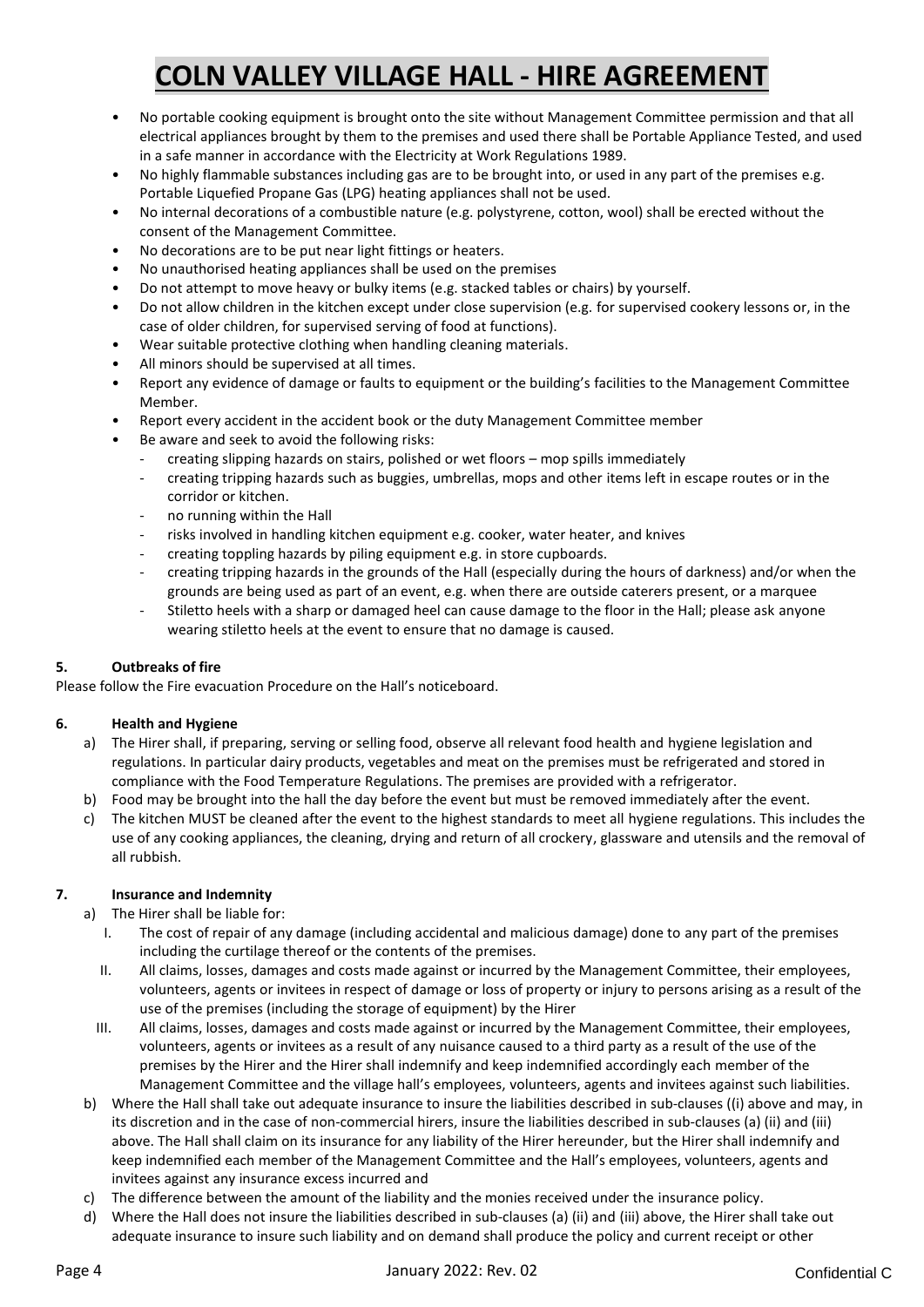evidence of cover to the Management Committee. Failure to produce such policy and evidence of cover will render the hiring void and enable the Management Committee to rehire the premises to another hirer.

### **8. Accidents and Dangerous Occurrences**

- a) The Hirer must report all accidents involving injury to the public to a member of the Management Committee as soon as possible and complete the relevant section the Hall's accident book (to be found on the shelves in the large storeroom). Any failure of equipment belonging to the Hall or brought in by the Hirer must also be reported as soon as possible.
- b) Certain types of accident or injury must be reported on a special form to the Incident Contact Centre. The member of the Management Committee handling the booking will give assistance in completing this form. This is in accordance with the Reporting of Injuries, Diseases and Dangerous Occurrences Regulations 19954 (RIDDOR). The Incident Contact Centre can be contacted in the following ways: Telephone: 0845 3009923, Website: www.riddor.gov.uk or via the HSE website: [www.hse.gov.uk](http://www.hse.gov.uk/)

### **9. Drunk and Disorderly Behaviour and Supply of Illegal Drugs**

- a) The Hirer shall ensure that in order to avoid disturbing neighbours to the Hall and avoid violent or criminal behaviour, care shall be taken to avoid excessive consumption of alcohol.
- b) Drunk and disorderly behaviour shall not be permitted either on the premises or in its immediate vicinity.
- c) Alcohol shall not be served to any persons suspected of being drunk nor to any person suspected of being under the age of 18. Any person suspected of being drunk, under the influence of drugs or who is behaving in a violent or disorderly way shall be asked to leave the premises.
- d) No illegal drugs may be brought onto the premises.

#### **10. Animals**

- a) The Hirer shall ensure that no animals (including birds) except guide dogs are brought into the premises, other than for a special event agreed to by the Management Committee.
- b) No animals whatsoever are to enter the kitchen at any time.

#### **11. Compliance with the Children Act 1989**

A Child Protection Policy is in place and must be followed.

- a) The Hirer shall ensure that any activities for children under eight years of age shall comply with the provisions of the Children Act of 1989. Only fit and proper persons who have passed the appropriate criminal records checks have access to the children, others will be subject to the controls outlined in the child protection policy. Checks may also apply where children over eight and vulnerable adults are taking part in activities.
- b) The Hirer shall provide the Management Committee with a copy of their criminal records checks on request.
- c) Children shall be restricted from viewing age‐restricted films classified according to the recommendations of the British Board of Film Classification. Hirers should ensure that they have the appropriate copyright licences for film.

#### **12. Cancellation**

If the Hirer wishes to cancel the booking before the date of the event and the Hall is unable to conclude a replacement booking, the question of the payment or the repayment of the fee shall be at the discretion of the Management Committee. The Management Committee reserves the right to cancel this hiring by written notice to the Hirer in the event of:

- a) the premises being required for use as a Polling Station for a Parliamentary or Local Government election or by‐election
- b) the Management Committee reasonably considering that (i) such hiring will lead to a breach of licensing conditions, if applicable, or other legal or statutory requirements, or (ii) unlawful or unsuitable activities will take place at the premises as a result of this hiring
- c) the premises becoming unfit for the use intended by the Hirer
- d) an emergency requiring use of the premises as a shelter for the victims of flooding, snowstorm, fire, explosion or those at risk of these or similar disasters
- e) a regular booking at the Hall conflicting with another one‐off prospective booking which the Management Committee deems to have precedence. This will only happen in exceptional circumstances, and the Management Committee will endeavour to give the Hirer as much notice as possible of this eventuality. In any such case the Hirer shall be entitled to a refund of any deposit already paid, but the Hall shall not be liable to the Hirer for any resulting direct or indirect loss or damages whatsoever.

#### **13. End of hire**

a) The Hirer shall be responsible for ensuring that the premises are vacated in accordance with the agreed event timings shown on the completed Hiring Agreement.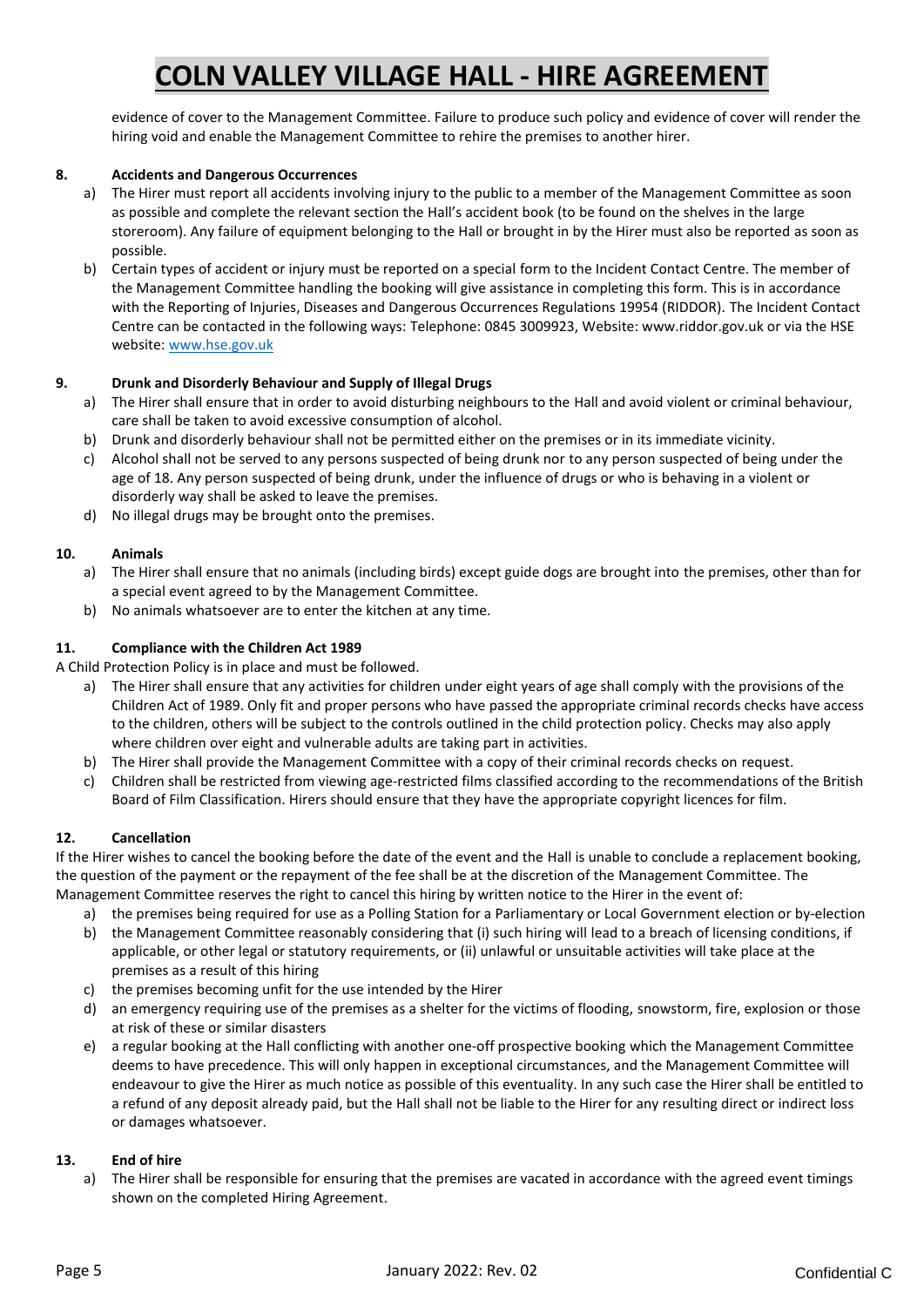- b) The Hirer shall be responsible for leaving the premises and surrounding area in a clean and tidy condition, properly locked and secured unless directed otherwise and any contents temporarily removed from their usual positions properly replaced, otherwise the Hall shall be at liberty to make an additional charge.
- c) All rubbish must be removed from the site.
- d) The Hirer will ensure that the Exit Checklist is competed and signed
- e) Damage to verges arising from an event may result in all or part of a Damages Deposit being retained by the Hall after an event

#### **14. Noise**

- a) The Hirer shall ensure that the minimum of noise is made on arrival and departure, particularly late at night and early in the morning.
- b) The Hirer shall, if using sound amplification equipment, make use of any noise limitation device provided at the premises and comply with any other licensing condition for the premises.
- c) Excess noise and/or congestion arising from an event may result in all or part of a Damages Deposit being retained by the Hall after an event.

### **15. Stored Equipment**

- a) The Hall accepts no responsibility for any stored equipment or other property brought on to or left at the premises, and all liability for loss or damage is hereby excluded.
- b) All equipment and other property (other than stored equipment) must be removed at the end of each hiring or fees will be charged for each day or part of a day at the hire fee per hiring until the same is removed.
- c) The Hall may use its discretion in any of the following circumstances:
	- failure by the Hirer either to pay any charges in respect of stored equipment due and payable or to remove the same within 7 days after the agreed storage period has ended.
	- failure by the Hirer to dispose of any property brought on to the premises for the purposes of the hiring. This may result in the Management Committee disposing of any such items by sale or otherwise on such terms and conditions as it thinks fit, and charge the Hirer any costs incurred in storing and selling or otherwise disposing of the same.

#### **16. No rights**

The Hiring Agreement constitutes permission only to use the premises and confers no tenancy or other right of occupation on the Hirer.

#### **17. Dangerous and Unsuitable Performances**

Performances involving danger to the public or of a sexually explicit nature shall not be given.

#### **18. No alterations**

- a) No alterations or additions may be made to the premises nor may any fixtures be installed, or placards, decorations or other articles be attached in any way to any part of the premises without the prior written approval of the Management Committee.
- b) Any alteration, fixture or fitting or attachment so approved shall at the discretion of the Hall remain in the premises at the end of the hiring. It will become the property of the Hall unless removed by the hirer who must make good to the satisfaction of the Management Committee any damage caused to the premises by such removal.